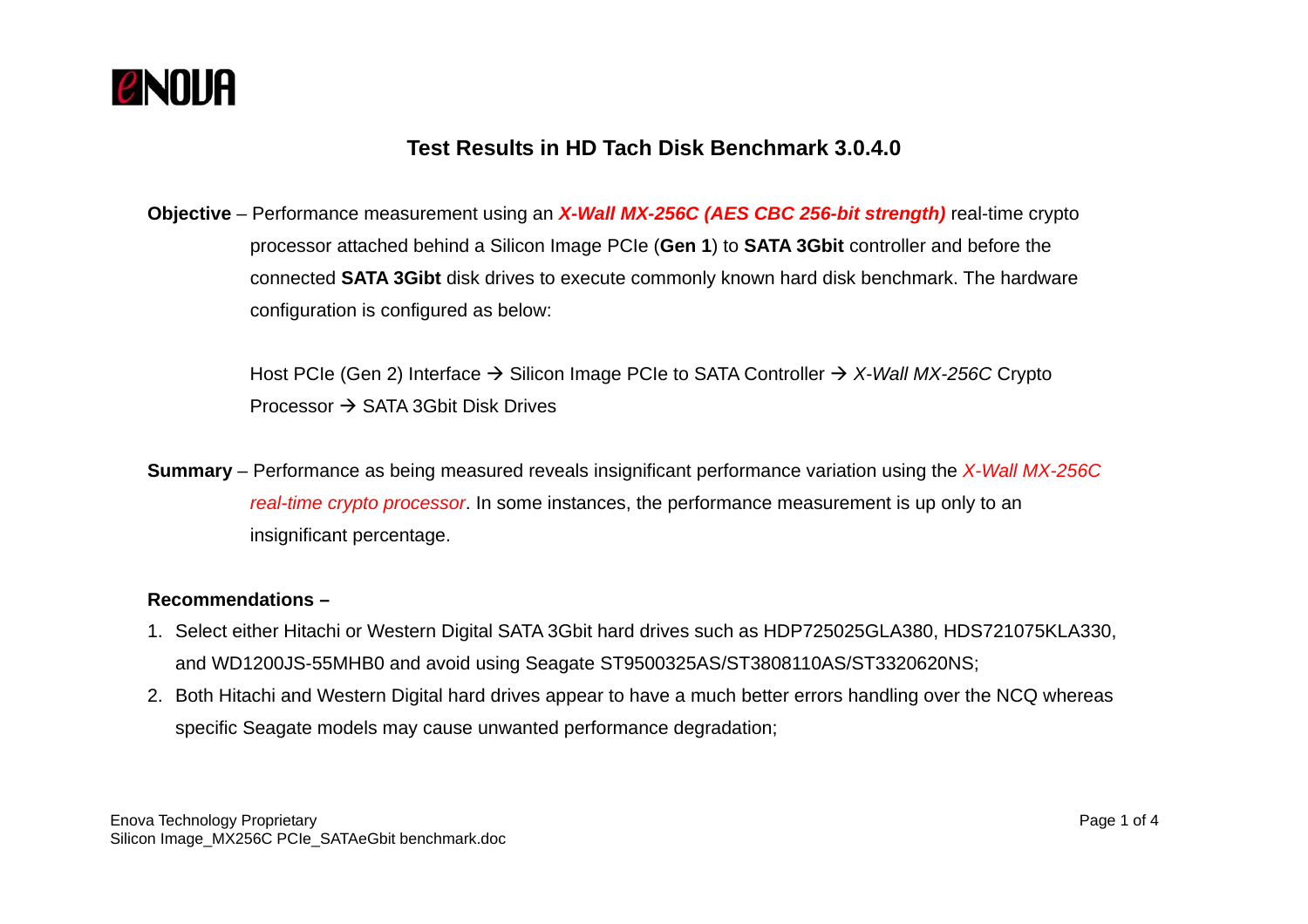

# **Test Bed Configurations**

| <b>Test platform configurations</b> |                                                              |
|-------------------------------------|--------------------------------------------------------------|
| <b>CPU</b>                          | Intel Duo 2 Core E7400                                       |
| Mainboard                           | <b>ASUS P5QL-E</b>                                           |
| Chipset                             | Intel $G45 + AHCl10$                                         |
| <b>RAM</b>                          | <b>DDR II800 4G</b>                                          |
| <b>OS</b>                           | Windows XP 32bit SP3                                         |
| OS disk drive                       | Seagate ST320620NS 320G SATAII 7200RPM                       |
| Test disk drive - I                 | Hitachi HDS721075KLA330 750G SATA II 7200RPM                 |
| Test disk drive - II                | Seagate ST320620NS 320G SATAII 7200RPM                       |
| PCIe to SATA                        | Silicon Image PCIe (Gen 1) to SATA (3Gbit) Controller SI3132 |
| Adapter                             |                                                              |
| X-Wall MX chip                      | X-Wall MX-256C with AES CBC 256-bit strength                 |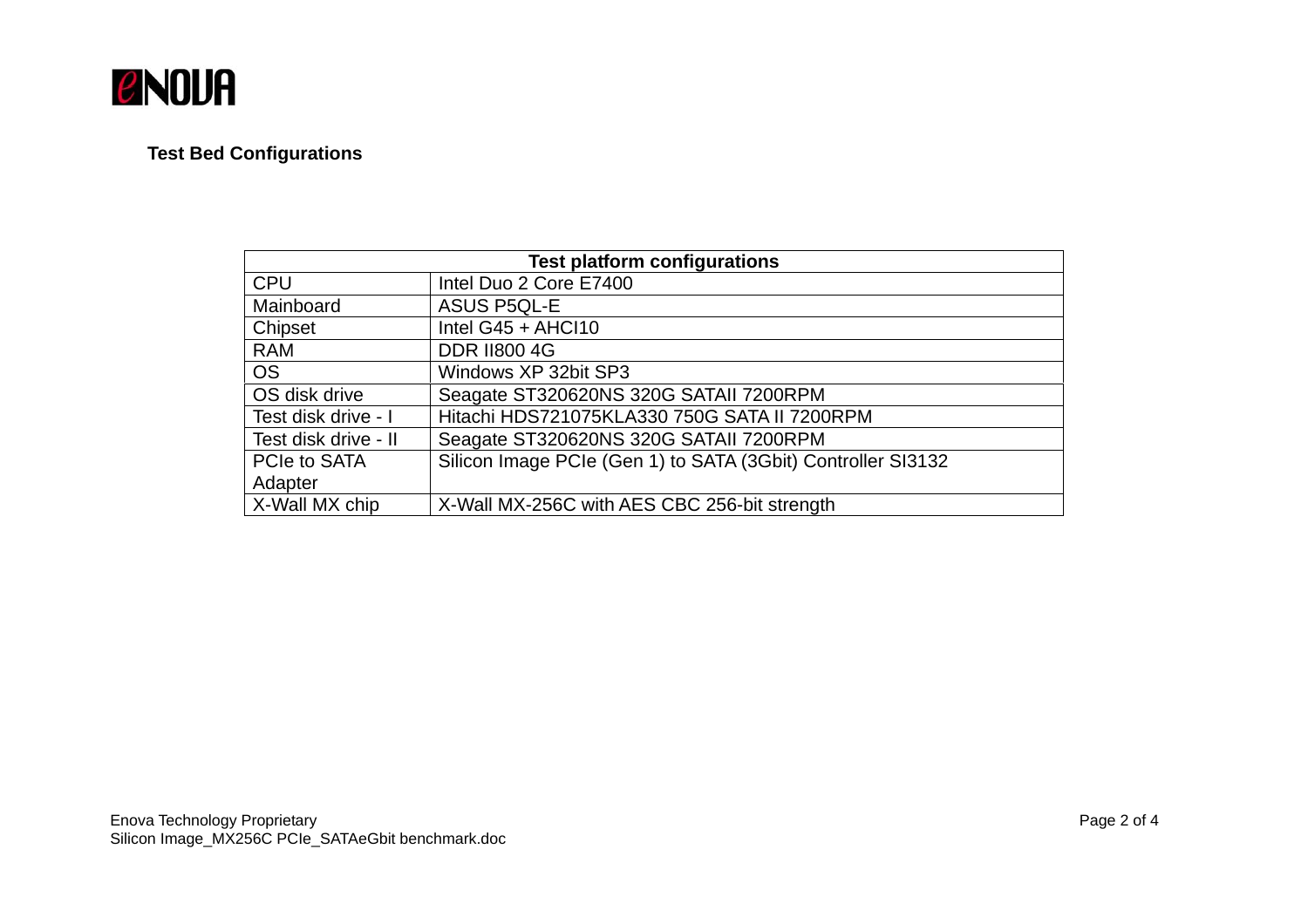

#### **Hitachi SATA 3Gbit disk drive WITHOUT the** *X-Wall MX-256C* **Crypto Processor**